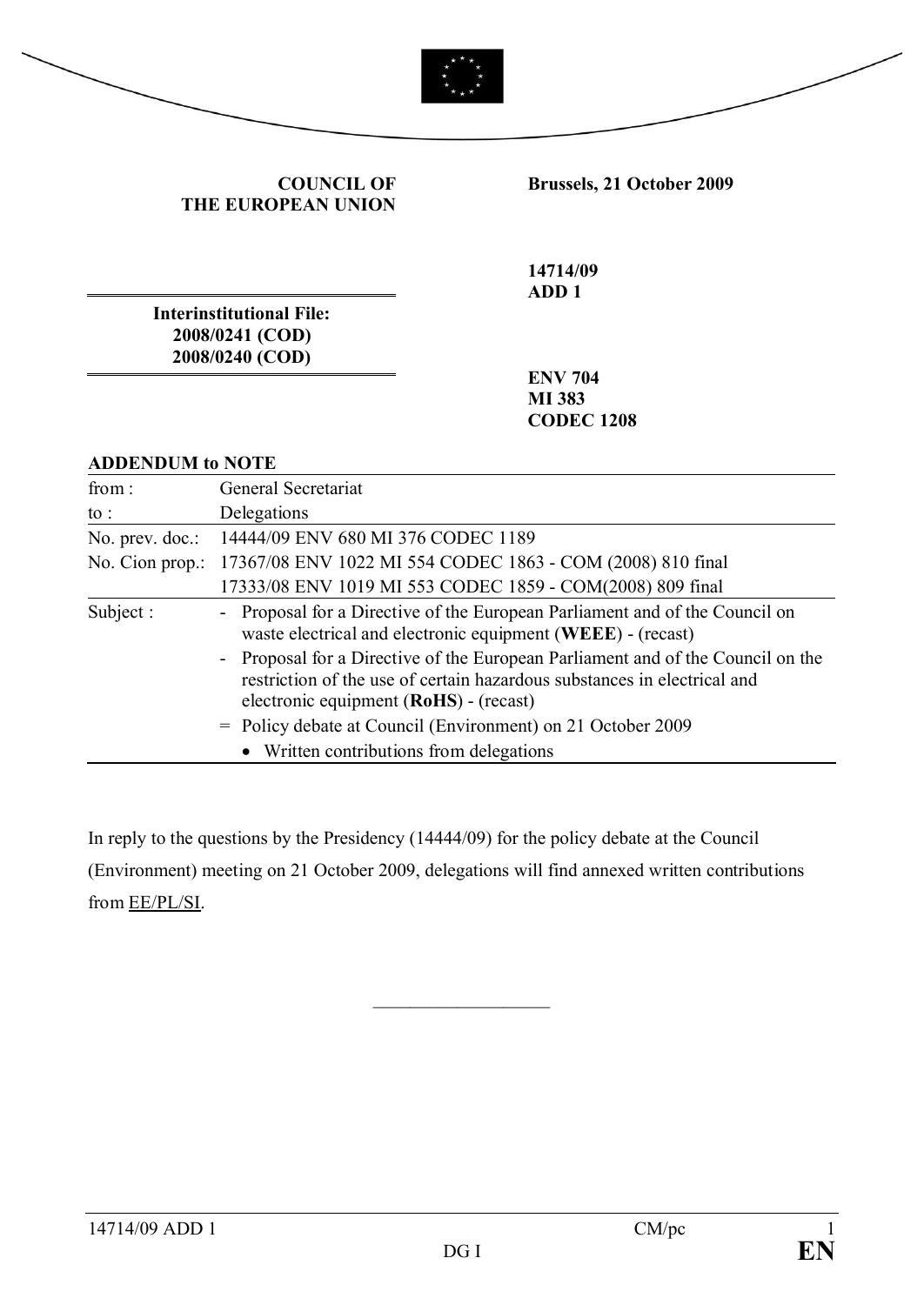# **ESTONIA**

### *1. Should the two Directives, WEEE and RoHS, have separate scopes taking account of their different legal bases and objectives?*

Yes, the WEEE and RoHS Directives should have separate scopes because of their different legal bases and objectives.

### *2a. Should the scope of the RoHS Directive be extended to cover all electrical and electronic equipment unless explicitly excluded?*

Yes, the scope of the RoHS Directive should be extended to cover all electrical and electronic equipment unless explicitly excluded. The exclusion list should be in the text of Directive and must not be easy to change. Estonia prefers all electrical and electronic equipment (EEE) to be within the scope if they fall under the definition of EEE.

### *2b. Should the scope of the WEEE Directive be defined by the inclusion of a minimum list of electrical and electronic equipment (as in the existing legislation)?*

No, for the WEEE Directive we prefer open scope without reference to categories (as a minimum list) but with an exclusion list. Estonia prefers all electrical and electronic equipment (EEE) to be within the scope if they fall under the definition of EEE unless explicitly excluded.

The exclusion lists in the WEEE and RoHS Directives do not have to be exactly the same – they can differ. The exclusion list in the WEEE Directive might be longer than the exclusion list for the RoHS Directive. It is possible that some EEE (for example some industrial tools) will be within the scope of the RoHS Directive, but will be outside the scope of the WEEE Directive. Reducing the amounts of these hazardous substances in products and consequently in the waste chain (especially in those cases where the end-user is responsible for recovery) will increase environmental and health benefits.

Estonia can be flexible and support open scope with reference to categories if the majority of Member States support it and it does not narrow the scope of the current WEEE Directive.

 $\overline{\phantom{a}}$  , where  $\overline{\phantom{a}}$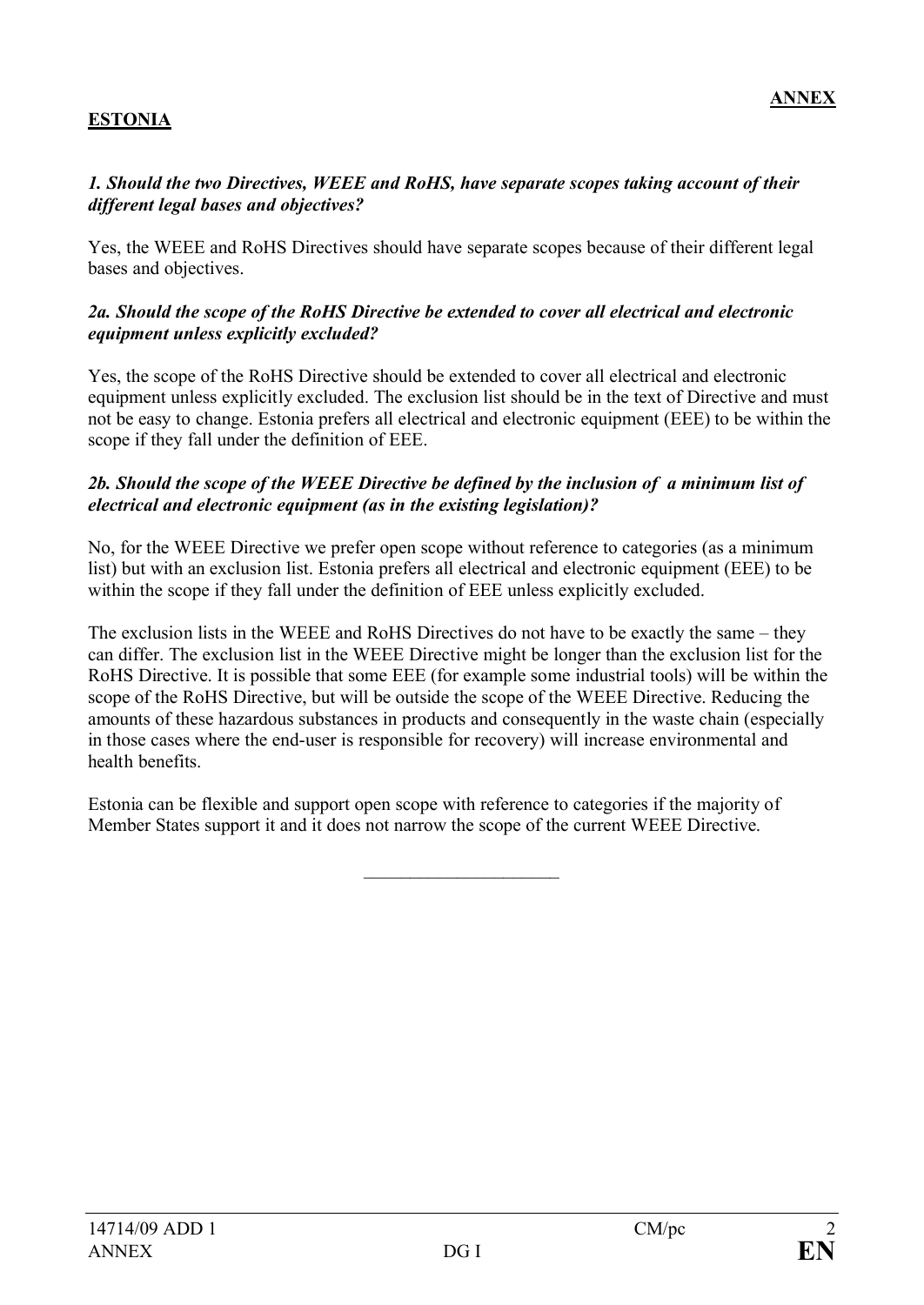# **POLAND**

### *1. Should the two Directives, WEEE and RoHS, have separate scopes taking account of their different legal bases and objectives?*

Poland supports complete separation of the scopes of Directive 2002/95/EC (RoHS) and Directive 2002/96/EC (WEEE) by deleting references to Directive 2002/96/EC in Directive 2002/95/EC. The provisions of the Directives concern separate subject matters. The Directive concerning the detailed requirements on the restriction of the use of certain hazardous substances in electrical and electronic equipment (RoHS) refers to products and substances contained in products, whereas the Directive on waste electrical and electronic equipment (WEEE) concerns waste and obligations relating to waste management. The RoHS Directive affects product development processes and entrepreneurs involved in the manufacturing supply chain. The Directive on waste electrical and electronic equipment (WEEE) contains provisions designed to ensure appropriate management of waste electrical and electronic equipment. The two Directives reflect completely distinct phases of the product life cycle, and they are based on different Treaty articles. Therefore, the scope of each Directive is distinct and separate rules should be developed in each case.

### *2a. Should the scope of the RoHS Directive be extended to cover all electrical and electronic equipment?*

According to Poland, open scope should be adopted for the RoHS Directive, that is, its scope should not be determined or specified by way of additional annexes, but there should, however, be clear exclusion criteria. In Poland's opinion, exhaustive analysis of the impact of the proposal, in particular an economic analysis with special emphasis on environmental impacts on small and medium enterprises, would facilitate the final decision.

### *2b. Should the scope of the WEEE Directive be defined by the inclusion of a minimum list of electrical and electronic equipment (as in existing legislation)*

The scope of the WEEE Directive should, according to Poland, be open, that is, all equipment which complies with the requirements of the definition of electrical and electronic equipment specified in the Directive should be included in its scope. If that solution is adopted, an exclusion list should be developed in a clear and unanimous way to prevent any excessively far-reaching interpretation of exclusion. This solution will eliminate the current problems faced by both producers and authorities as they have frequently had trouble determining whether the equipment placed on the market is subject to the provisions of the Directive. If open scope is adopted for the Directive, that will ensure legal stability and will guarantee that the law is applied uniformly in all the Member States.

 $\overline{\phantom{a}}$  , where  $\overline{\phantom{a}}$